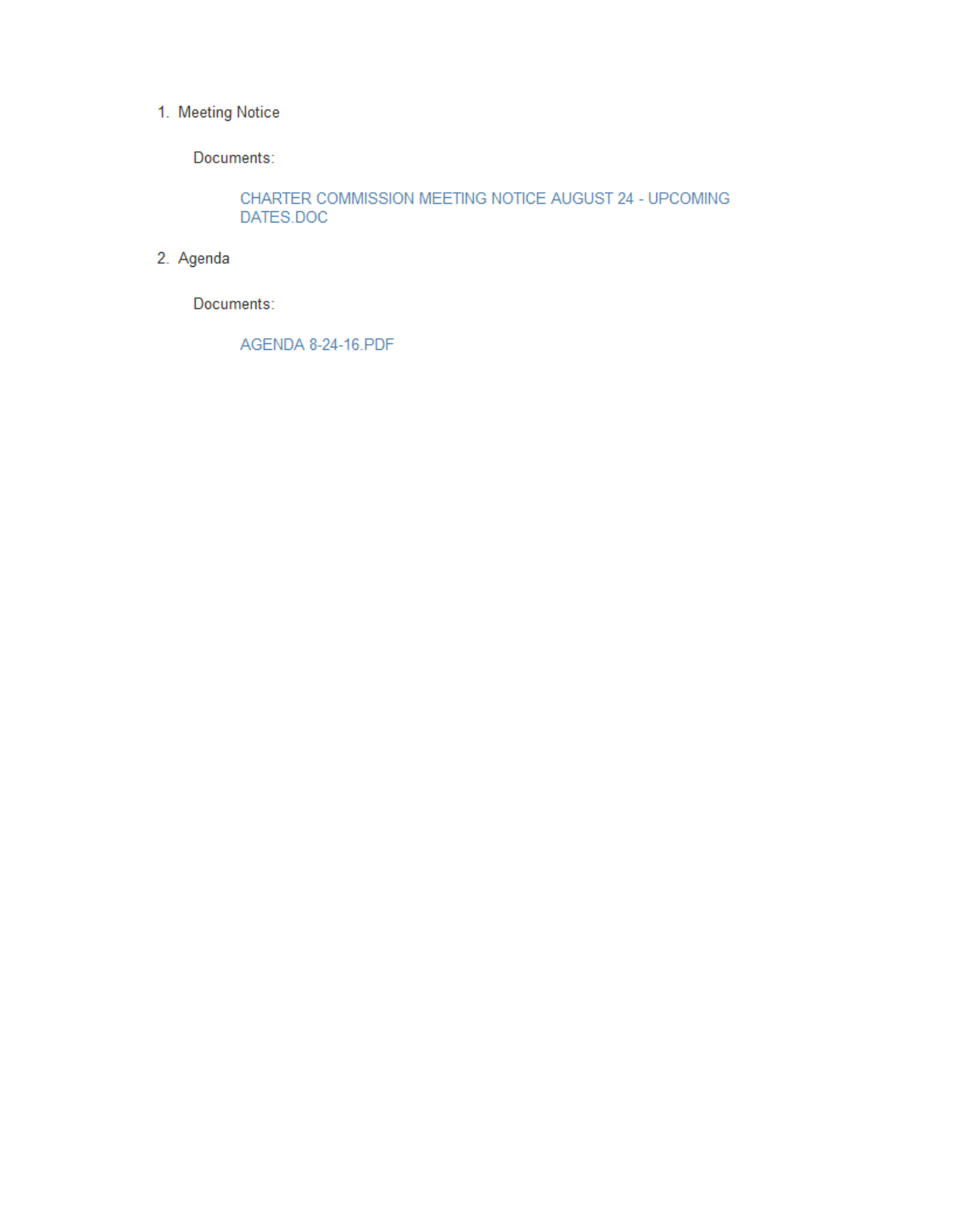

# **City of Inkster**

26215 Trowbridge, Inkster, MI 48141 Phone: 313.563.9770 – Fax: 313.563.7378 Website: www.cityofinkster.com

**Felicia Rutledge** *City Clerk*<br>frutledge@cityofinkster.com

# **MEETING NOTICE:**

# City of Inkster Charter Revision Commission City of Inkster

26215 Trowbridge, Inkster, MI 48141 313.563.9770

 **Date of meeting: Wednesday, August 24, 2016**

 **Time of meeting: 6:00 p.m. – 10 p.m.** 

 **Place of meeting: City Council Chambers 26215 Trowbridge**

\_\_\_\_\_\_\_\_\_\_\_\_\_\_\_\_\_\_\_\_\_\_\_\_\_\_\_\_ **Felicia Rutledge, City Clerk City of Inkster**

**Date and Time of Posting: 8-22-16 @ 7:00 p.m.**

**\_\_\_\_\_\_\_\_\_\_\_\_\_\_\_\_\_\_\_\_\_\_\_\_\_\_\_\_\_\_\_\_\_\_\_\_\_\_\_\_\_\_\_\_\_\_\_\_\_\_\_\_\_\_\_\_\_\_\_\_\_\_\_\_\_\_\_\_\_\_\_\_\_ This notice is posted in compliance with PA 267 of 1976 as amended (Open Meetings Act), MCLA 41.72a (2)(3) and the American with Disabilities Act (ADA).**

*A copy of this notice is on file with the Clerk*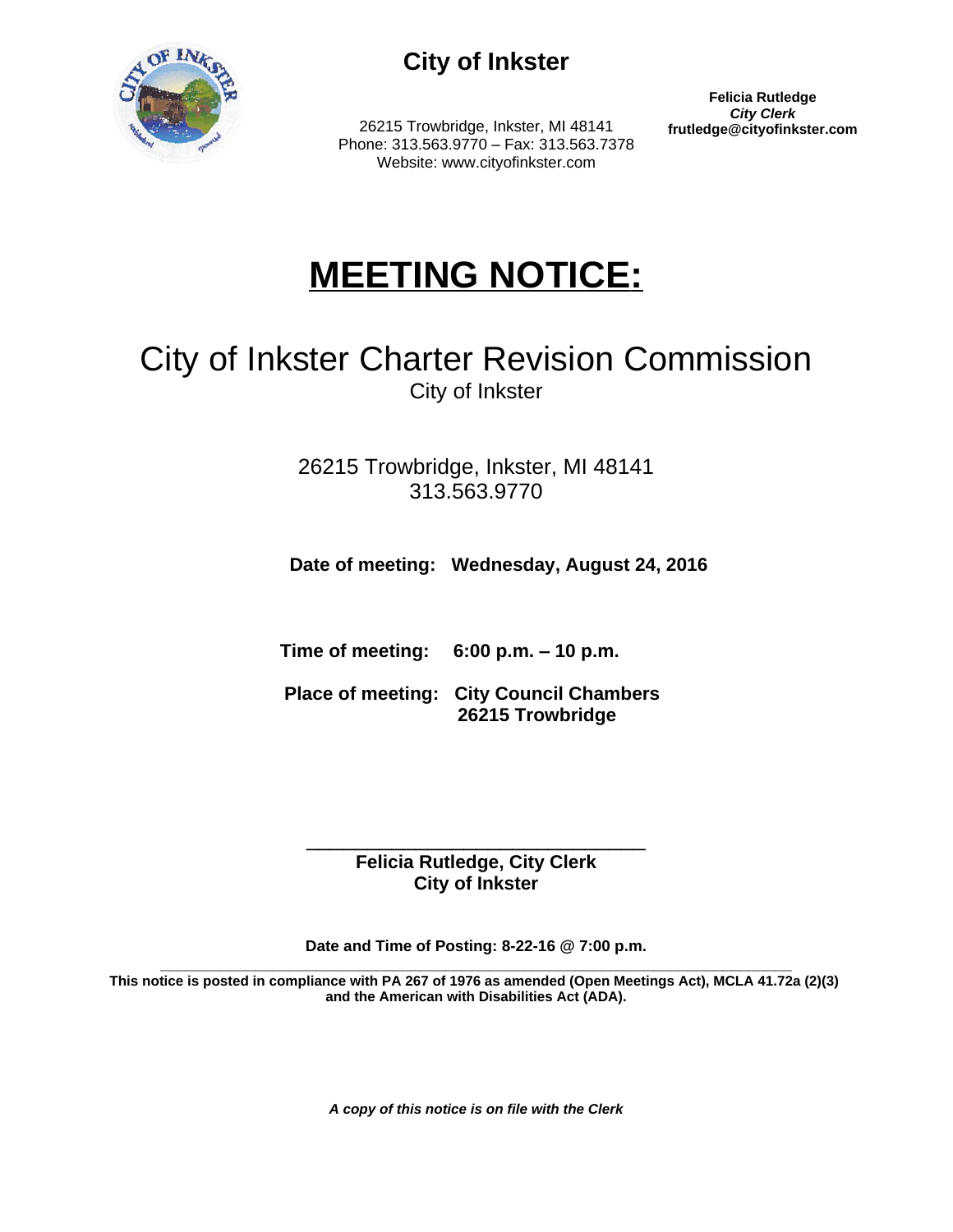

# **INKSTER CHARTER REVISION COMMISSION**

August 24, 2016 26215 Trowbridge, Inkster, MI 48141(TIFA) (313) 563-4232 [www.cityofinkster.com](http://www.cityofinkster.com)

### **CHARTER REVISION COMMISSIONERS**

FRED BISHOP, JR. ELLIS CLIFTON FLEDA SHAW FLEMING SHIRLEY HANKERSON WILLIAM S. MILLER CONNIE ROSE MITCHELL DEBORAH OWENS OCTAVIA SMITH GEORGE V. WILLIAMS

FELICIA RUTLEDGE CITY CLERK

DARIN CARRINGTON INTERIM CITY MANAGER

DAVID JONES CITY ATTORNEY

Comments are limited to three (3) minutes.

August 24, 2016

## **CHARTER REVISION COMMISSION – 6:00 PM**

- 1. Call Meeting to Order
	- A. Roll Call
- 2. Approval of Agenda
- 3. Reading, Correction & Adoption of 08/17/16 Meeting Minutes
- 4. New Business
	- A. Continuation of the update the proposed charter with the Attorney General Office's recommendations
- 5. Public Participation